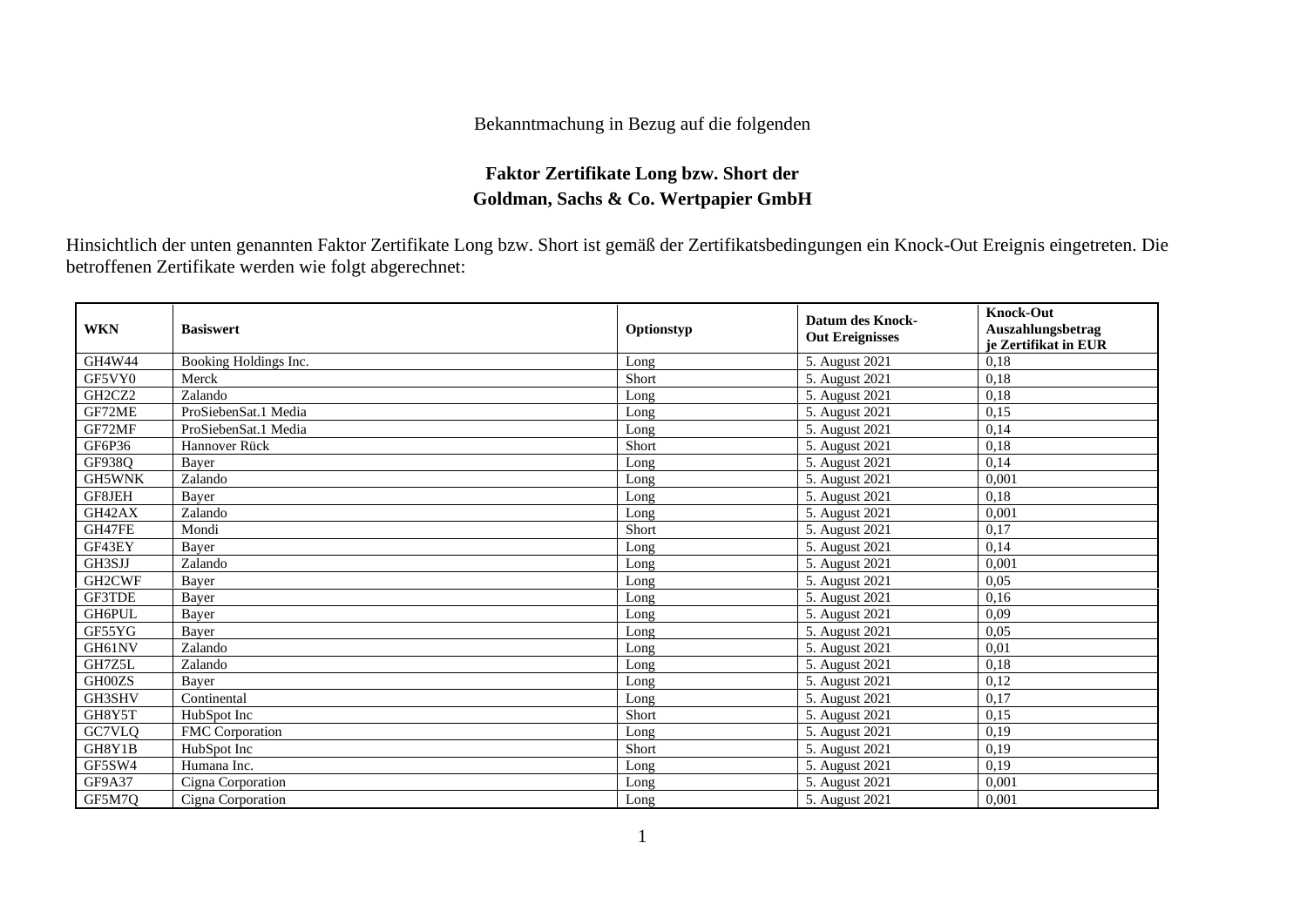| <b>WKN</b>    | <b>Basiswert</b>             | Optionstyp | <b>Datum des Knock-</b><br><b>Out Ereignisses</b> | <b>Knock-Out</b><br>Auszahlungsbetrag<br>je Zertifikat in EUR |
|---------------|------------------------------|------------|---------------------------------------------------|---------------------------------------------------------------|
| GF5BUG        | Cigna Corporation            | Long       | 5. August 2021                                    | 0,001                                                         |
| <b>GH1GLP</b> | HanesBrands                  | Short      | 5. August 2021                                    | 0,17                                                          |
| GH8Y5Q        | HubSpot Inc                  | Short      | 5. August 2021                                    | 0,19                                                          |
| GH7QRU        | <b>ABIOMED</b> Inc           | Short      | 5. August 2021                                    | 0,16                                                          |
| GH5CVP        | Roku, Inc.                   | Long       | 5. August 2021                                    | 0,15                                                          |
| GH4W1B        | Match Group, Inc.            | Long       | 5. August 2021                                    | 0,19                                                          |
| GF8LVY        | Aurubis                      | Long       | 5. August 2021                                    | $\overline{0.2}$                                              |
| GH9DJY        | <b>Sartorius</b>             | Short      | 5. August 2021                                    | 0,2                                                           |
| GH7Z1J        | Varta AG                     | Short      | 5. August 2021                                    | 0,14                                                          |
| <b>GH7Z50</b> | Varta AG                     | Short      | 5. August 2021                                    | 0,16                                                          |
| GH8Y5V        | HubSpot Inc                  | Short      | 5. August 2021                                    | 0,18                                                          |
| <b>GH293R</b> | NASDAQ-100 Index             | Short      | 5. August 2021                                    | 0,19                                                          |
| GH3H99        | NextEra Energy               | Short      | 5. August 2021                                    | 0,19                                                          |
| GF96RF        | <b>Entergy Corp</b>          | Short      | 5. August 2021                                    | 0,19                                                          |
| GF9FTT        | Qualys Inc                   | Short      | 5. August 2021                                    | 0,2                                                           |
| GF8JY5        | OMNICELL, INC.               | Short      | 5. August 2021                                    | 0,19                                                          |
| GC9B57        | Moody's Corporation          | Short      | 5. August 2021                                    | 0,19                                                          |
| GF91BK        | Garmin Ltd.                  | Short      | 5. August 2021                                    | 0,19                                                          |
| GF8DQ5        | Salesforce.com, Inc.         | Short      | 5. August 2021                                    | 0,19                                                          |
| GF6ACG        | Mettler-Toledo               | Short      | 5. August 2021                                    | 0,19                                                          |
| GC8ZCN        | Marsh & McLennan             | Short      | 5. August 2021                                    | 0,19                                                          |
| GC3HJK        | <b>Albemarle Corporation</b> | Short      | 5. August 2021                                    | 0,19                                                          |
| GC3H5L        | RingCentral, Inc.            | Long       | 5. August 2021                                    | 0,2                                                           |
| GH3AYD        | Q2 HOLDINGS, INC.            | Long       | 5. August 2021                                    | 0,17                                                          |
| GH61S1        | CMC MATERIALS, INC.          | Long       | 5. August 2021                                    | 0.18                                                          |
| GH47EW        | <b>Barclays</b>              | Short      | 5. August 2021                                    | 0,19                                                          |
| GF8U5S        | <b>Electronic Arts</b>       | Long       | 5. August 2021                                    | 0,18                                                          |
| <b>GH15V9</b> | Cancom                       | Short      | 5. August 2021                                    | $\overline{0.2}$                                              |
| GH5CU5        | Evotec                       | Short      | 5. August 2021                                    | 0,19                                                          |
| GH7WY4        | Royal Dutch Shell plc        | Short      | 5. August 2021                                    | 0,19                                                          |
| GH44GK        | Rolls-Royce                  | Short      | 5. August 2021                                    | 0,18                                                          |
| GH9X2V        | Baver                        | Long       | 5. August 2021                                    | 0.12                                                          |
| GH9WZX        | Bayer                        | Long       | 5. August 2021                                    | 0,001                                                         |
| GH44VJ        | Whitbread PLC                | Short      | 5. August 2021                                    | 0,18                                                          |
| GH5ER3        | Delivery Hero SE             | Short      | 5. August 2021                                    | 0,18                                                          |
| GH2T3E        | Bayer                        | Long       | 5. August 2021                                    | 0,18                                                          |
| GH1QQX        | <b>ASML</b>                  | Short      | 5. August 2021                                    | 0,2                                                           |
| GH1L2T        | DAX (Performance Index)      | Short      | 5. August 2021                                    | 0,2                                                           |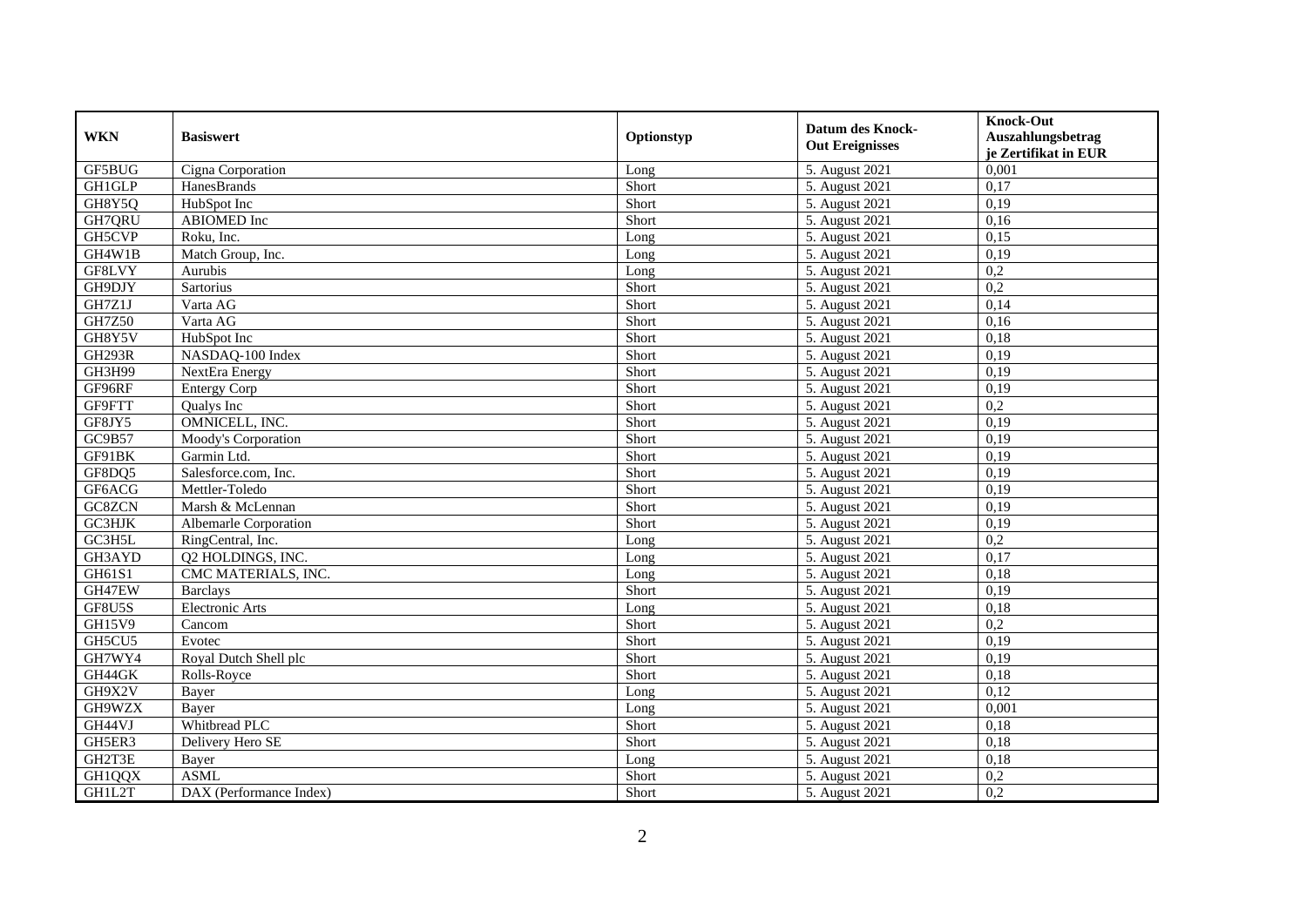| <b>WKN</b>    | <b>Basiswert</b>                       | Optionstyp | Datum des Knock-<br><b>Out Ereignisses</b> | <b>Knock-Out</b><br>Auszahlungsbetrag<br>je Zertifikat in EUR |
|---------------|----------------------------------------|------------|--------------------------------------------|---------------------------------------------------------------|
| GH1QR3        | MDAX (Performance Index)               | Short      | 5. August 2021                             | 0,2                                                           |
| GF6EJV        | DAX (Performance Index)                | Short      | 5. August 2021                             | 0,2                                                           |
| GH9X0H        | Baver                                  | Long       | 5. August 2021                             | 0,001                                                         |
| GF8U0L        | DAX (Performance Index)                | Short      | 5. August 2021                             | 0,19                                                          |
| GF1AFF        | Eurofins                               | Short      | 5. August 2021                             | 0,18                                                          |
| GF7553        | Terna                                  | Short      | 5. August 2021                             | 0,19                                                          |
| GF8U7E        | Rheinmetall                            | Short      | 5. August 2021                             | 0,19                                                          |
| GF6AJY        | MDAX (Performance Index)               | Short      | 5. August 2021                             | 0,19                                                          |
| GC9152        | Beiersdorf                             | Short      | 5. August 2021                             | 0,19                                                          |
| GF53FY        | TecDAX (Performance Index)             | Short      | 5. August 2021                             | 0,19                                                          |
| GF77EV        | Cardinal Health, Inc.                  | Long       | 5. August 2021                             | 0,14                                                          |
| GH7HDS        | <b>ICE EUA Futures</b>                 | Short      | 5. August 2021                             | 0,2                                                           |
| GH6XWX        | CMC MATERIALS, INC.                    | Long       | 5. August 2021                             | 0,18                                                          |
| GH7GVX        | NIO Inc                                | Short      | 5. August 2021                             | 0,2                                                           |
| GH8Y5N        | HubSpot Inc                            | Short      | 5. August 2021                             | 0,18                                                          |
| <b>GH8Y02</b> | HubSpot Inc                            | Short      | 5. August 2021                             | 0,19                                                          |
| GF4F99        | DENTSPLY SIRONA Inc.                   | Long       | 5. August 2021                             | 0,14                                                          |
| GF8LS3        | Cardinal Health, Inc.                  | Long       | 5. August 2021                             | 0,17                                                          |
| GH7Z5J        | HelloFresh SE                          | Long       | 6. August 2021                             | 0,14                                                          |
| GH6JBR        | RTL Group                              | Short      | 6. August 2021                             | 0,17                                                          |
| GH4QFS        | HelloFresh SE                          | Long       | 6. August 2021                             | 0,17                                                          |
| GH81TA        | Peloton Interactive Inc.               | Long       | 6. August 2021                             | 0,2                                                           |
| GH3CW6        | Boeing                                 | Short      | 6. August 2021                             | $\overline{0.2}$                                              |
| GH4SYC        | Morgan Stanley                         | Short      | 6. August 2021                             | 0,18                                                          |
| GH6XV0        | ResMed Inc.                            | Short      | 6. August 2021                             | 0,2                                                           |
| GH1QR4        | ARTISAN PARTNERS ASSET MANAGEMENT INC. | Short      | 6. August 2021                             | 0,18                                                          |
| <b>GH1RSM</b> | <b>DIODES INCORPORATED</b>             | Short      | 6. August 2021                             | 0,16                                                          |
| GF8NHQ        | Amicus Therapeutics, Inc.              | Short      | 6. August 2021                             | 0,16                                                          |
| GF99PB        | <b>SVB</b> Financial Group             | Short      | 6. August 2021                             | 0,2                                                           |
| GF96XB        | <b>LIBERTY GLOBAL PLC</b>              | Short      | 6. August 2021                             | 0,19                                                          |
| GF7WJ7        | Principal Financial Group, Inc.        | Short      | 6. August 2021                             | 0,19                                                          |
| GF918J        | Wells Fargo & Company                  | Short      | 6. August 2021                             | 0,19                                                          |
| <b>GF6JCW</b> | <b>Textron Inc</b>                     | Short      | 6. August 2021                             | $\overline{0.2}$                                              |
| GF5ZD5        | NetEase Inc ADR                        | Long       | 6. August 2021                             | 0,19                                                          |
| <b>GF6JKX</b> | PPL Corp                               | Short      | 6. August 2021                             | 0,18                                                          |
| GB29MD        | Wells Fargo & Company                  | Short      | 6. August 2021                             | 0,2                                                           |
| GH4QRR        | <b>Cotton Future</b>                   | Short      | 6. August 2021                             | 0,18                                                          |
| GH565R        | FTSE MIB Index                         | Short      | 6. August 2021                             | 0,16                                                          |